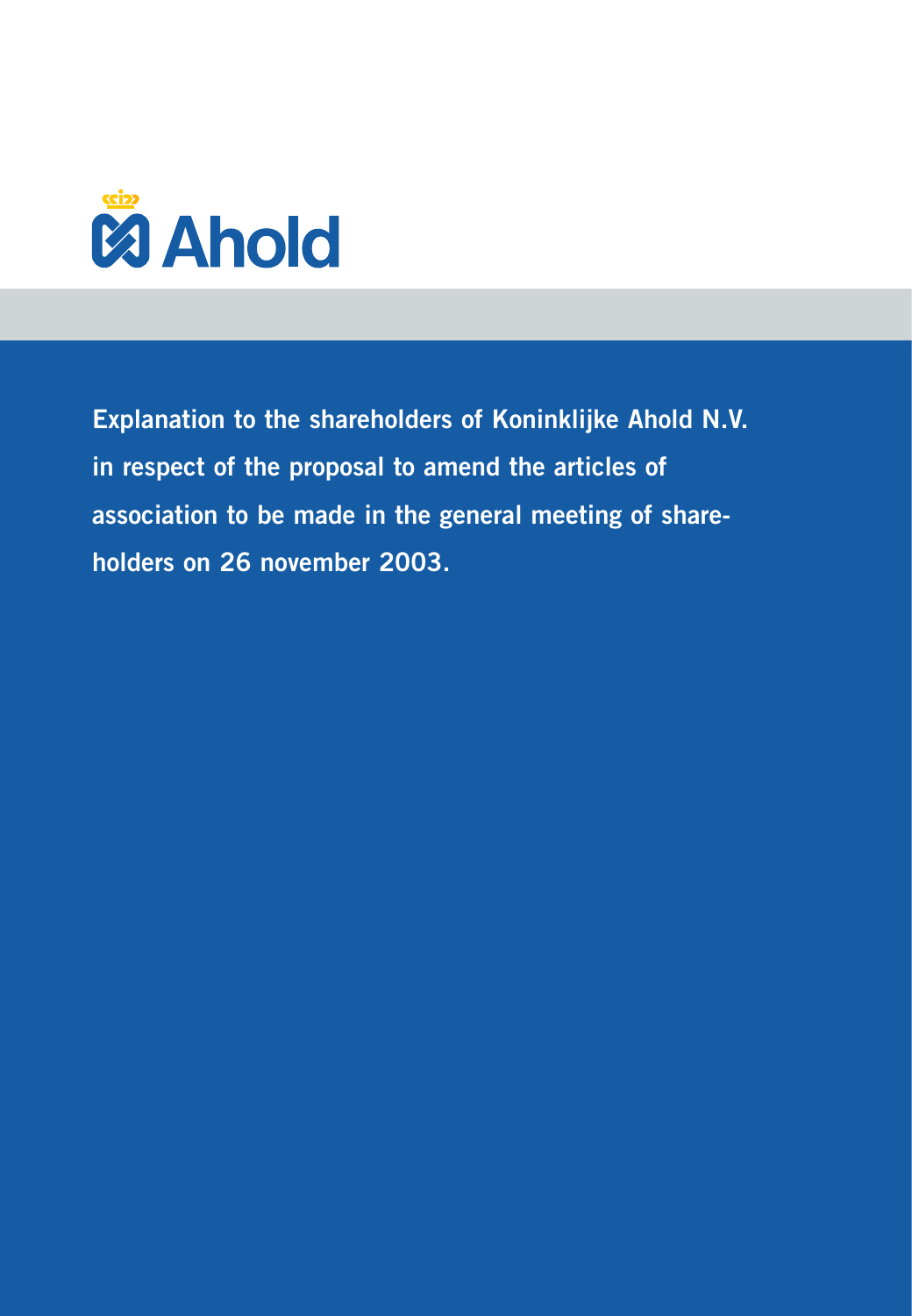# **To the shareholders**

The Supervisory Board and the Corporate Executive Board hereby present a proposal to amend the articles of association of Koninklijke Ahold N.V. (the "Company"), which will be submitted to the general meeting of shareholders of the Company to be held on November 26, 2003. In accordance with the provision of article 42, paragraph 4 of the articles of association of the Company a copy of the proposal to amend the articles of association, containing the proposed amendments verbatim, together with the current text of the articles of association have been deposited at the office of the Company and at the office of ABN AMRO Bank N.V., Foppingadreef 22 in Amsterdam, for the inspection of every shareholder and every holder of depository receipts until adjournment of that general meeting. During the aforesaid period shareholders and holders of depository receipts may obtain copies of the proposal free of charge. The proposal to amend the articles of association will hereinafter be explained in general.

## **General explanation**

#### **Authorized share capital**

It is proposed to amend the authorized share capital of the Company so that the authorized share capital of the Company will be increased to EUR 1,250,000,000 as a result of the increase of the authorized share capital of (i) the cumulative preferred shares from eight hundred thousand (800,000), of each EUR 500, to one million two hundred and fifty thousand (1,250,000), of each EUR 500, of (ii) the cumulative preferred financing shares from four hundred million (400,000,000), of each EUR 0.25 to five hundred million (500,000,000) of each EUR 0.25 and of (iii) the common shares from one billion two hundred million (1,200,000,000), of each EUR 0.25, to two billion (2,000,000,000), of each EUR 0.25. The increase of the capital is necessary in connection with the possible increase of the issued share capital. Furthermore, the number of (series of) cumulative preferred financing shares will be increased and a new subdivision of such series will take place. As a result of the new subdivision it is possible to provide each investor with its "own" series (see the final provisions of the draft deed of the amendment of the articles of association).

#### **Shares**

It is proposed to introduce one share certificate ("global") for all bearer shares of common stock. The introduction of a global for all bearer shares of common stock follows from the continuing development in the field of dematerialisation of shares. The global will be deposited with the central institute as referred to in the Act on securities transactions by giro (Wet giraal effectenverkeer ("Wge")). Necigef may convert bearer shares to registered shares. The Company may preclude delivery of bearer shares of common stock (Section 26 Wge). Registered shares of common stock can be converted into bearer shares (of common stock).

No share certificates shall be issued for registered shares of common stock. With respect to the registered shares, a separate register for each class of shares shall be kept by the Company.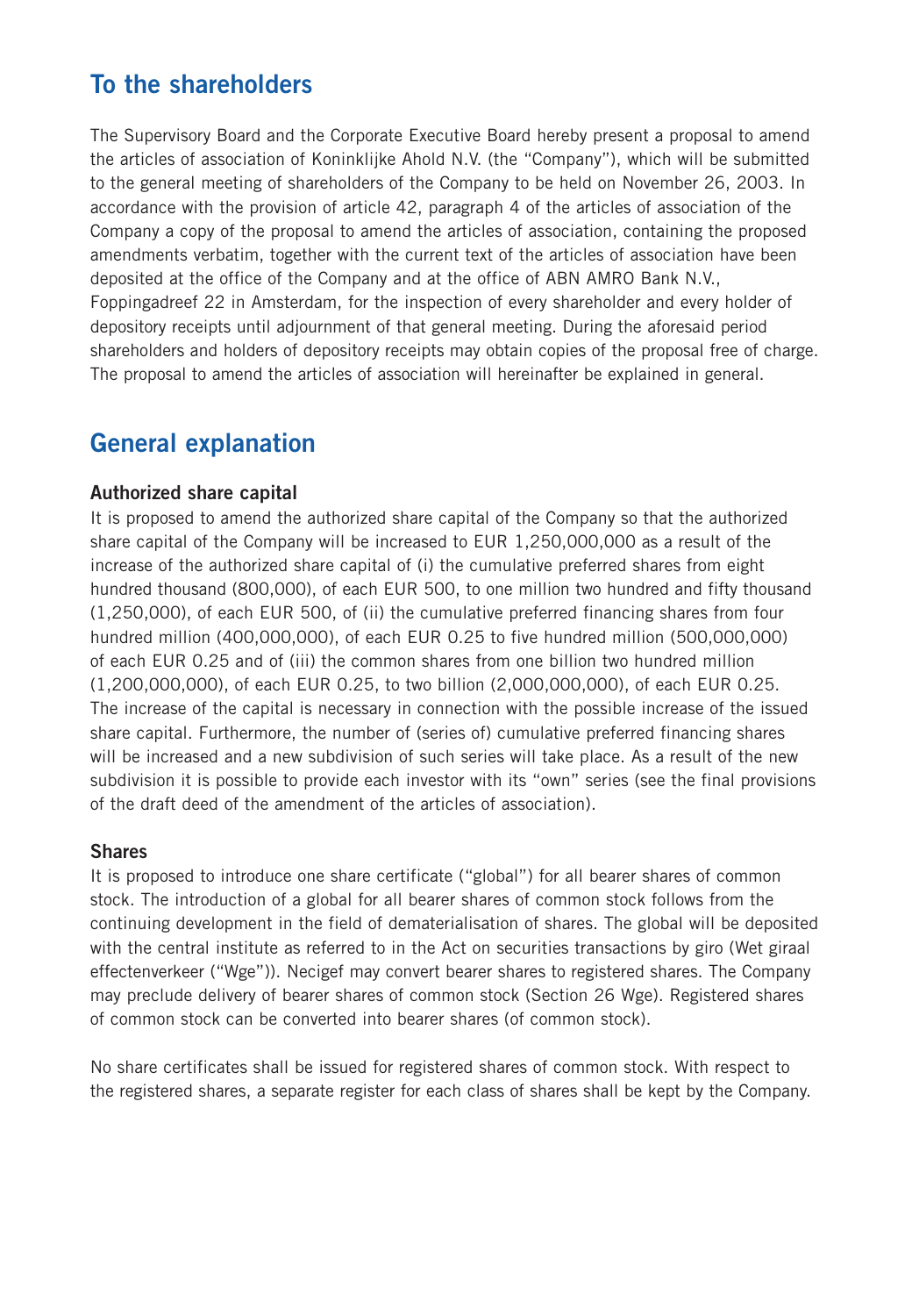## **Corporate Executive Board and Supervisory Board**

In the recent past, discussions have taken place in relation to the system of binding nominations in respect of the appointment of Corporate Executive Board members and supervisory directors. Partly because of this, it is now proposed to introduce a non-binding nomination in respect of the appointment of members of the Corporate Executive Board as well as in respect of the appointment of members of the Supervisory Board. The nomination can include only one single person. A resolution to appoint a person member of the Corporate Executive Board nominated by the Supervisory Board shall be adopted by an absolute majority of the votes cast. It is also proposed to remove the reference to the deputy members of the Corporate Executive Board from the articles of association.

As far as the requirements set forth by the articles of association in respect of the appointment, suspension and dismissal of Corporate Executive Board members and supervisory directors regarding the required majority and quorum are concerned, promises have been made in the past, to link up with the regulations of the regime that is applicable for so-called large companies (structuurregime) in the event that the proposed new bill, that was submitted for this purpose, would come into force. For the foregoing reason, a new regulation is proposed in respect of the requirements of the decision making process regarding those issues, which regulation links in with the aforesaid proposed new bill. It is therefore proposed to include the following provision in the articles of association: A resolution to appoint a person member of the Corporate Executive Board, not nominated by the Supervisory Board shall be adopted by an absolute majority of the votes cast, if such majority represents more than one-third of the issued share capital. The proposed provision in respect of a resolution to suspend or dismiss a member of the Corporate Executive Board is similar. It is also proposed to include in the articles of association a similar provision in respect of the appointment, suspension and dismissal of members of the Supervisory Board.

Furthermore, it is proposed to remove the age limit for members of the Supervisory Board as currently included in the articles of association of the Company. This is in conformity with the current statutory provision included in Section 2:142 of the Dutch Civil Code, which was lastly amended on April 23, 2002 by the "Act cancellation age limit for supervisory directors" (Wet vervallen leeftijdsgrens voor commissarissen).

## **Distributions**

In respect of distributions on the preferred financing shares, it is proposed to link up with the arithmetical average of the ten year Euro SWAP rate. The current provision links up with the average of the effective yield on government loans to the debit of the Kingdom of the Netherlands with a (remaining) life of nine to ten years. The Euro SWAP rate is currently yielding higher than government loans (average of 12 basis points over the past 12 months). This conversion has no negative consequences for the holders of preferred financing shares. If Euro SWAP is no longer published in the manners as described in the draft articles of association, Euro SWAP shall mean the arithmetical average of the effective yield on government loans to the debit of the Kingdom of the Netherlands with a (remaining) life of nine to ten years.

A transitional provision will be included in the articles of association of the Company for existing series of preferred financing shares. The dividend percentages for a particular series shall be adjusted for the first time as of the day when ten years have passed since the date on which for the first time a preferred financing share of a series was issued (and subsequently every ten years thereafter).